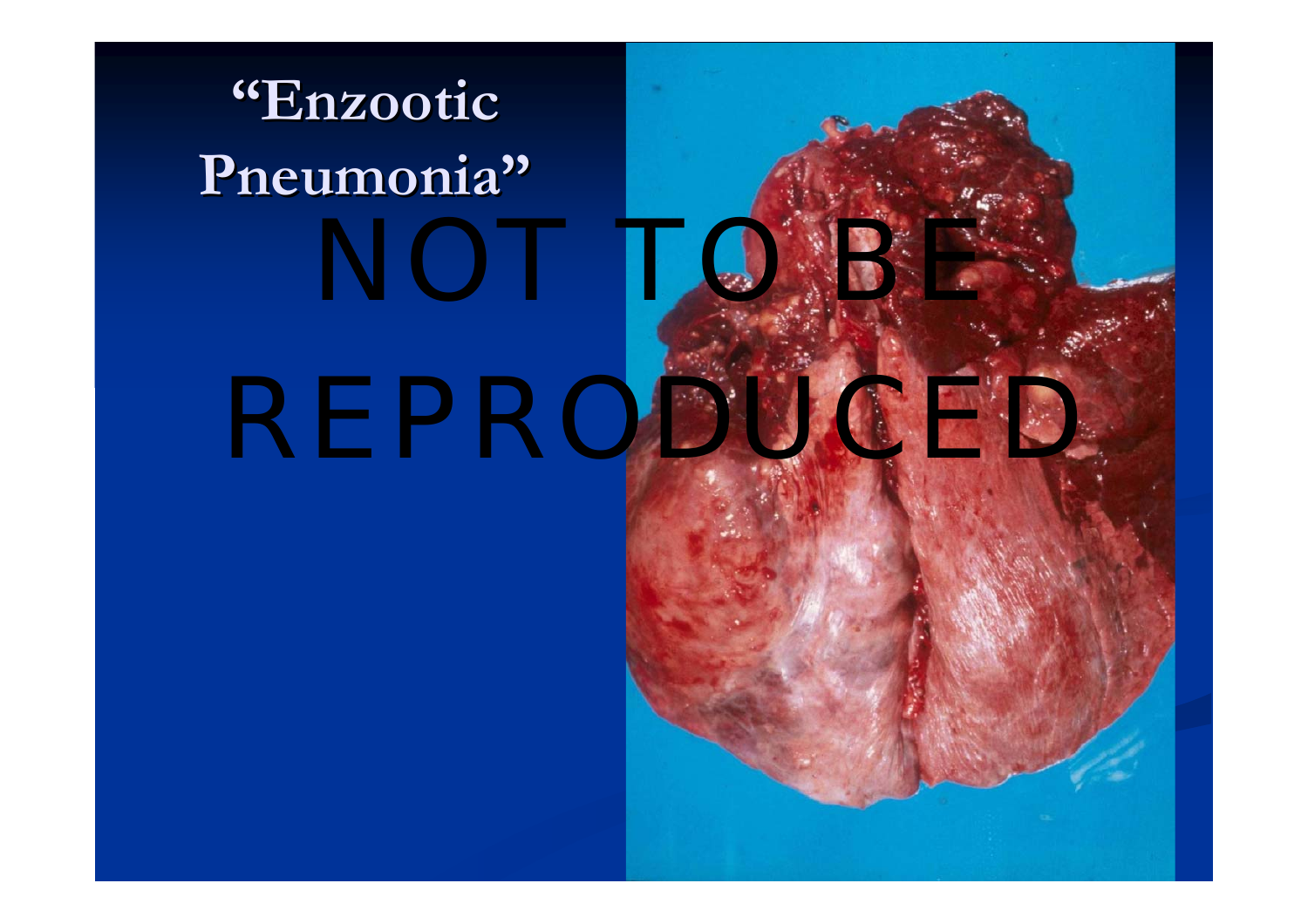### **Bronchopneumonia Bronchopneumonia—A. pyogenes pyogenes**

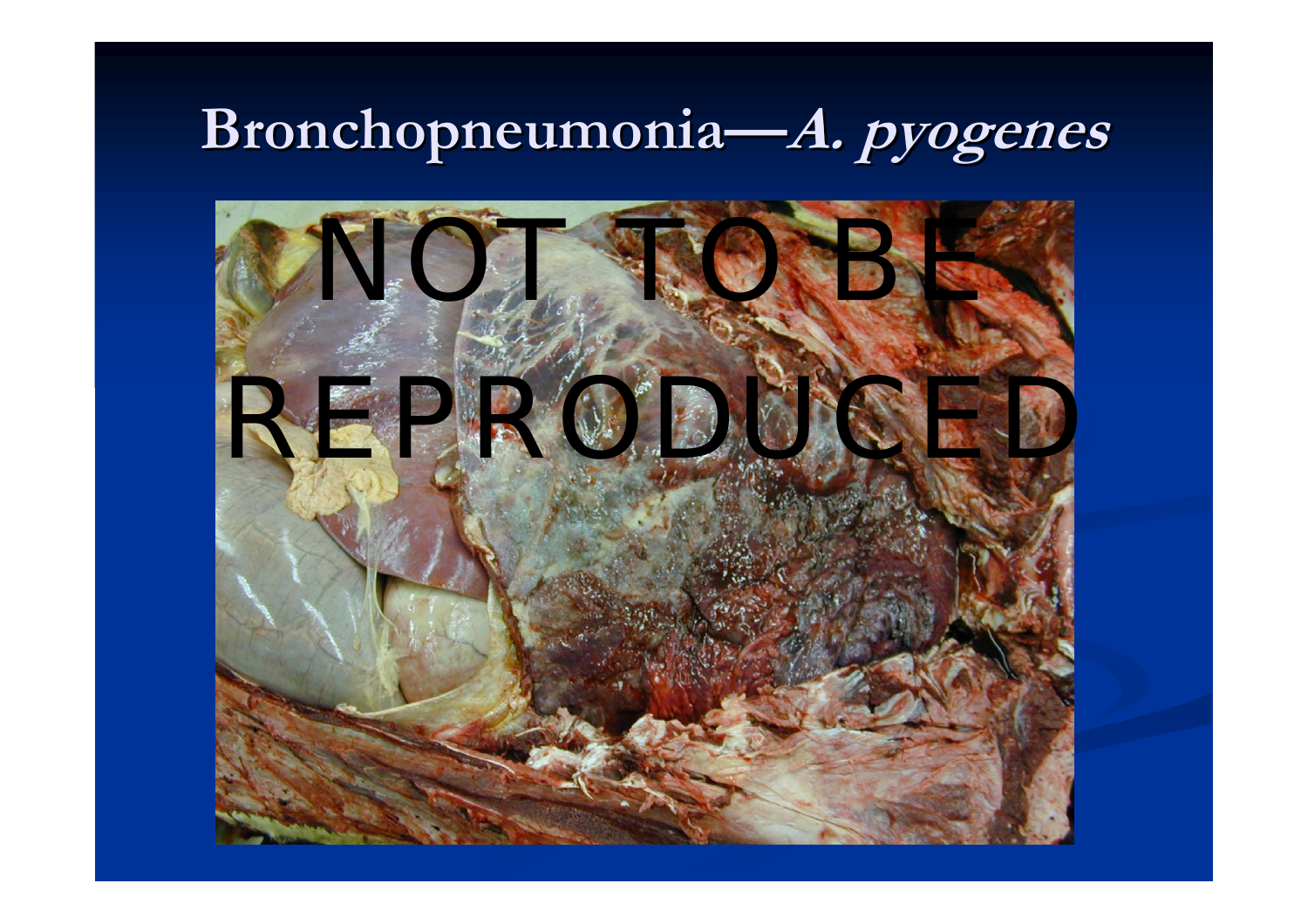#### **Atelectasis Atelectasis -Sheep**

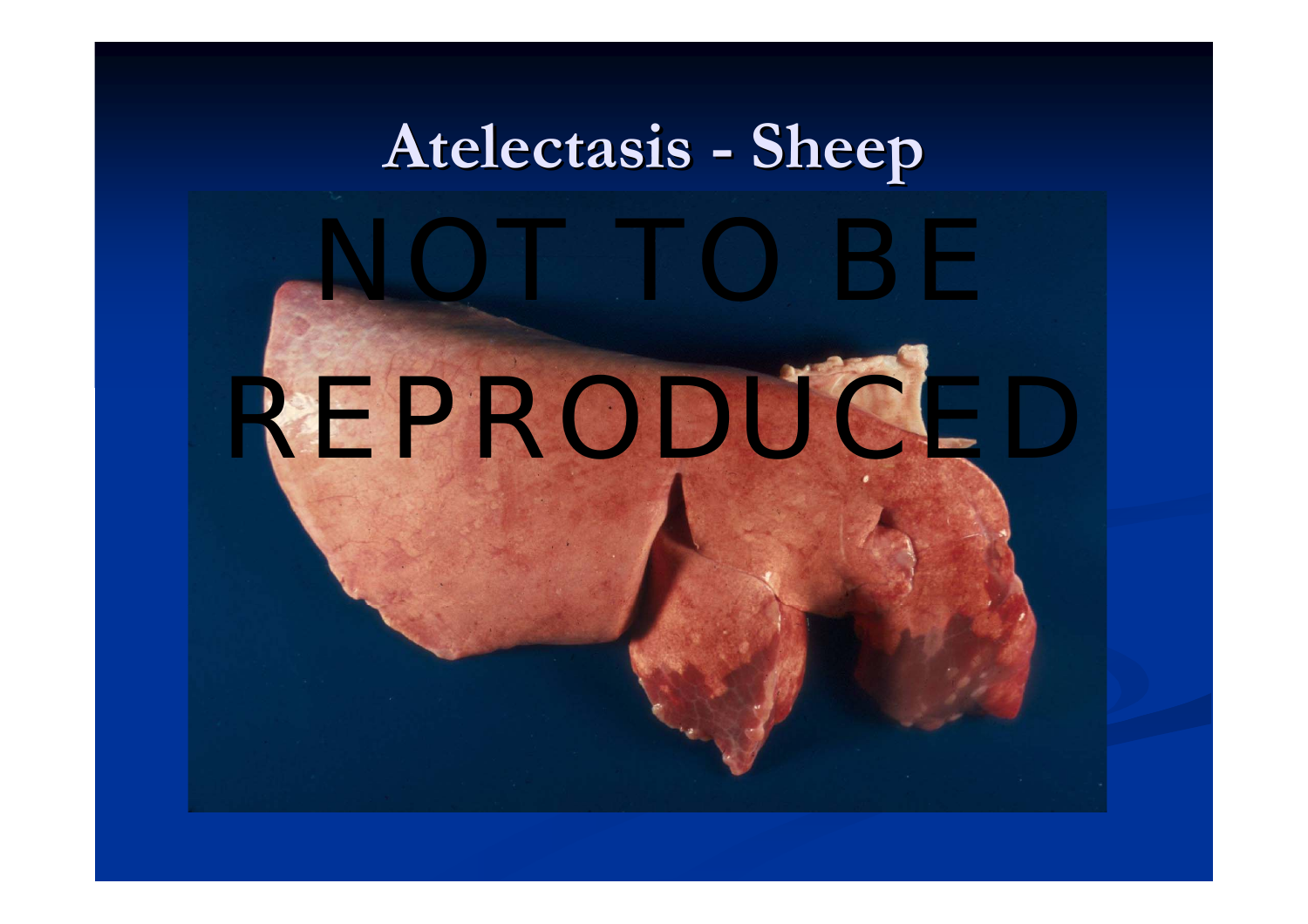## **Contagious Bovine Pleuropneumonia Pleuropneumonia (CBPP)**

- Eradicated from Australia in 1970s, US in 1800s 1800s<br>Enzootic in Africa Asia and Eastern Europe
- p. **E** Enzootic in Africa, Asia and Eastern Europe
- p. **Etiology** 
	- In cattle, In cattle, *Mycoplasma Mycoplasma mycoides mycoides* ssp. *mycoides mycoides* small colony small colony type (note: large colony type isolated from goat pneumonias recently in Australia)
	- In goats, In goats, *Mycoplasma Mycoplasma capricolum capricolum* ssp capripneumoniae capripneumoniae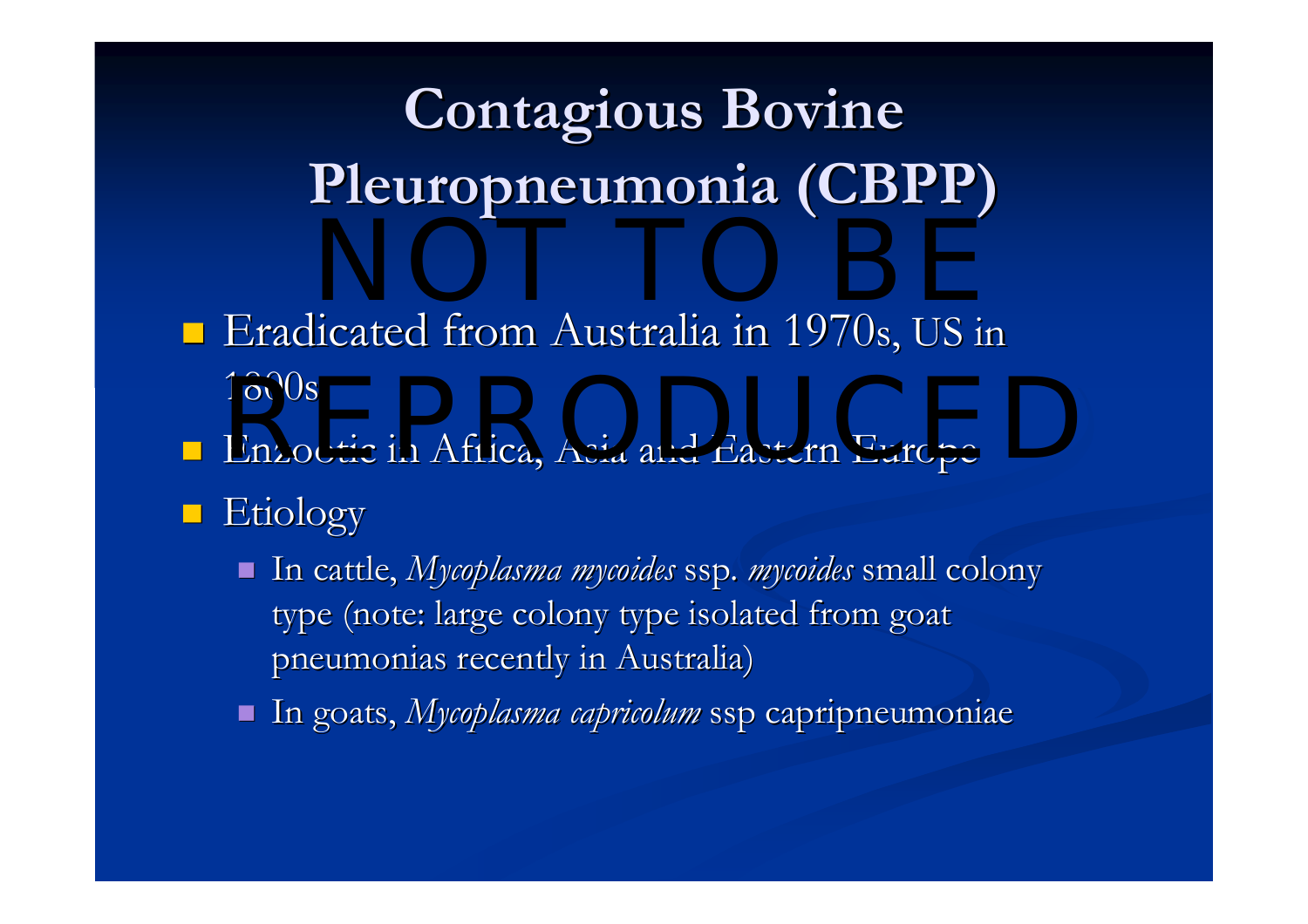## **Contagious Bovine Pleuropneumonia Pleuropneumonia**

#### p. Pathology Pathology  $\log y$

- $\blacksquare$  Extremely severe fibrinous bronchopneumonia/pleuritis (similar in nature to *M. hemolytica*)
- $\blacksquare$  Interlobular septa severely widened ("marbling")  $\blacksquare$ – edema and  $\overline{\phantom{a}}$ fibrinInterlobular septa severely widened ("marbling") – edema an
- $\blacksquare$  Caudal lobes affected, not anteroventral distribution
- $\blacksquare$  Thrombosis and infarction
- Sequestration prominent

 $\blacksquare$  NOTE: SEVERE EDEMA AND FIBRIN IN LUNG AND  $\blacksquare$ THORACIC CAVITY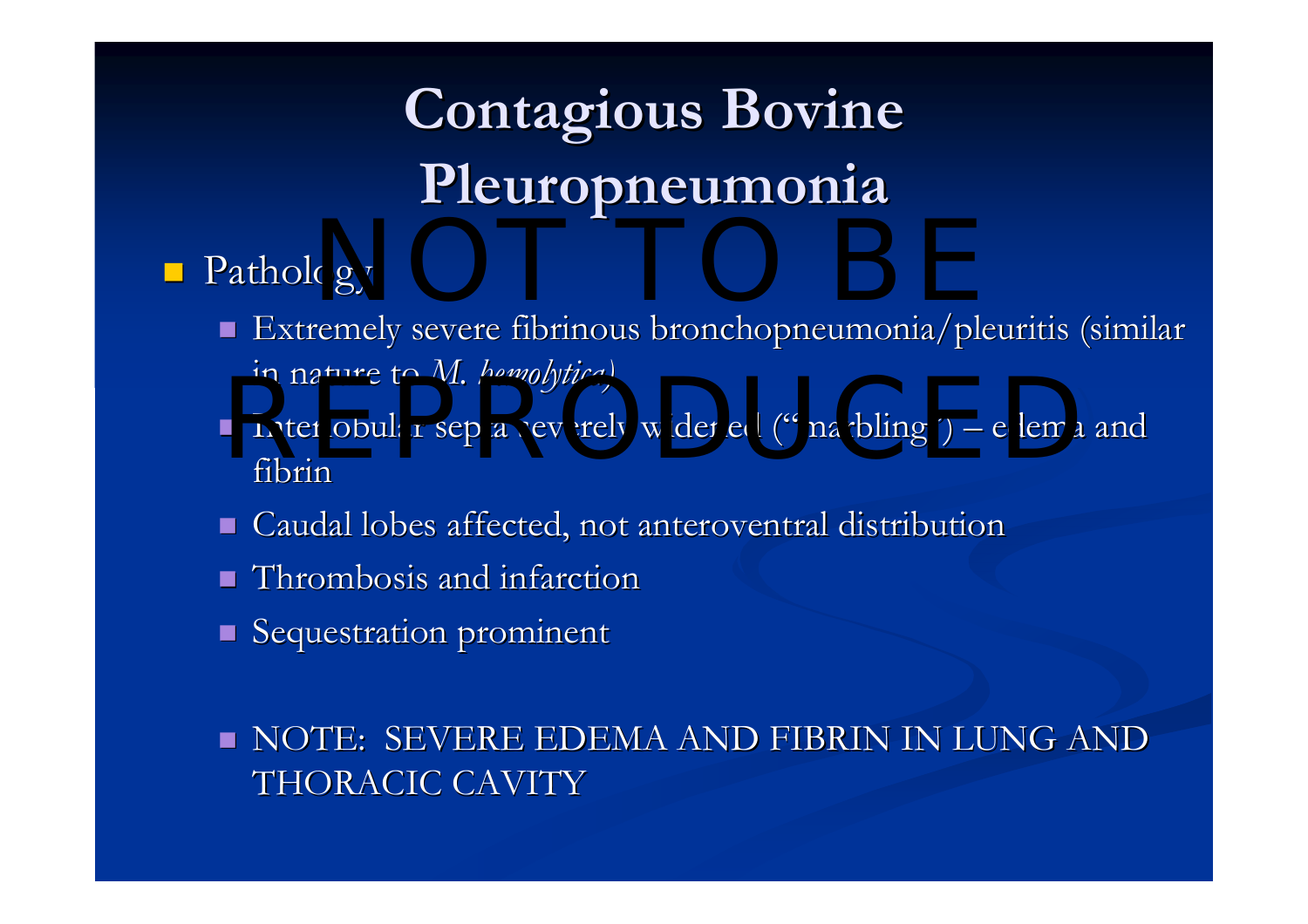## **Contagious Bovine Pleuropneumonia Pleuropneumonia (CBPP)**



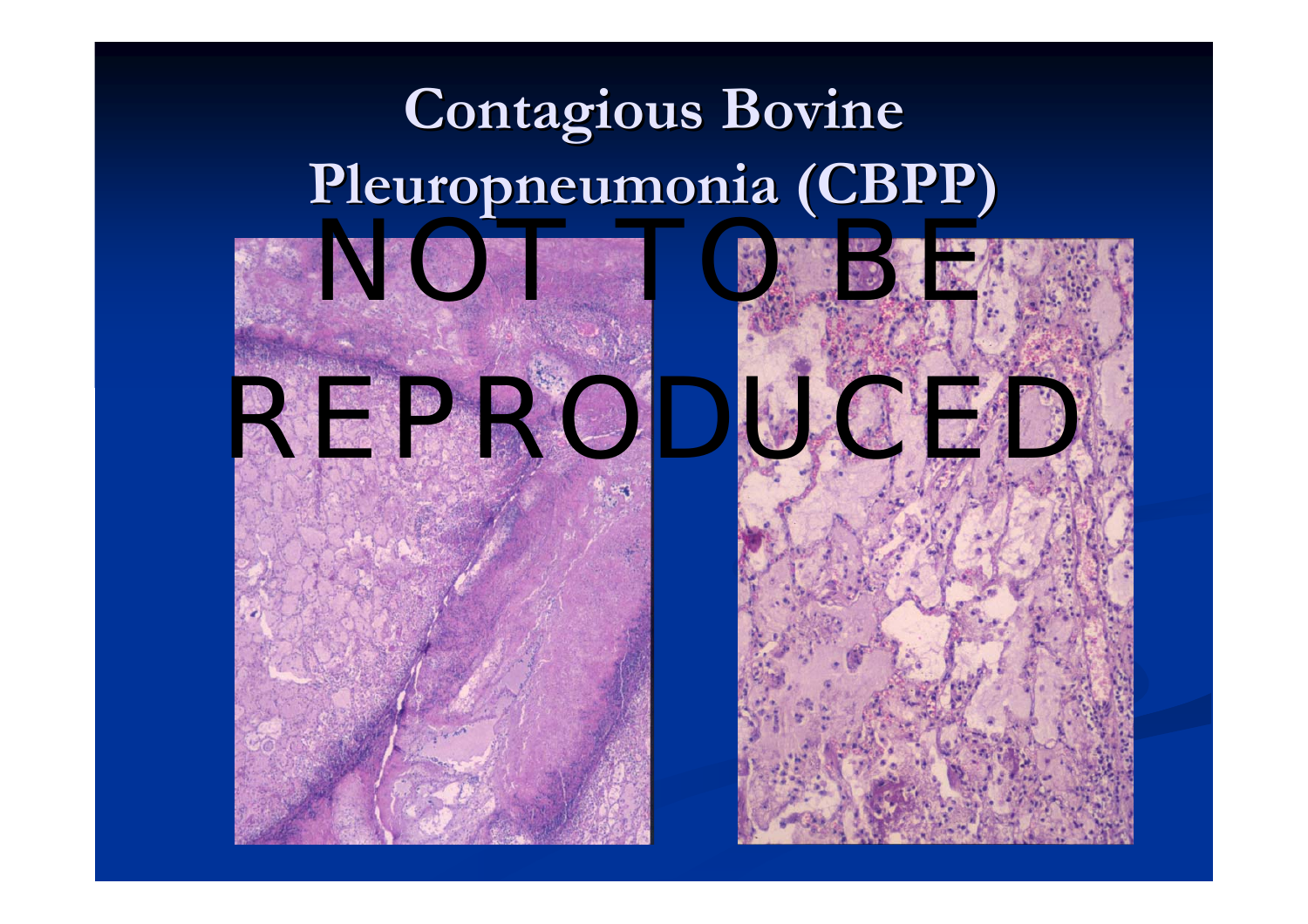## **Mycobacterium Mycobacterium sp Pneumonia sp Pneumonia**

#### p. Cattle – *M. bovis*  $-M.$  bovis

- $\blacksquare$  *M. bovis* eradicated from Australia
- $\blacksquare$  In US, *M. bovis* occurs sporadically  $\cdot$  $-$  mainly transmitted from In US, *NI. bovis* occurs sporadically – mainly transmitted from deer and occasionally from cattle south of the border.
- $\blacksquare$  Pulmonary granulomas

*M. avium*

- $\blacksquare$  Occasionally in cattle, may see pulmonary granulomas
- Deer both *M. bovis* and *M. avium*
	- $\blacksquare$  Outbreaks in deer, especially in Michigan and adjacent states, related to feeding practices by hunters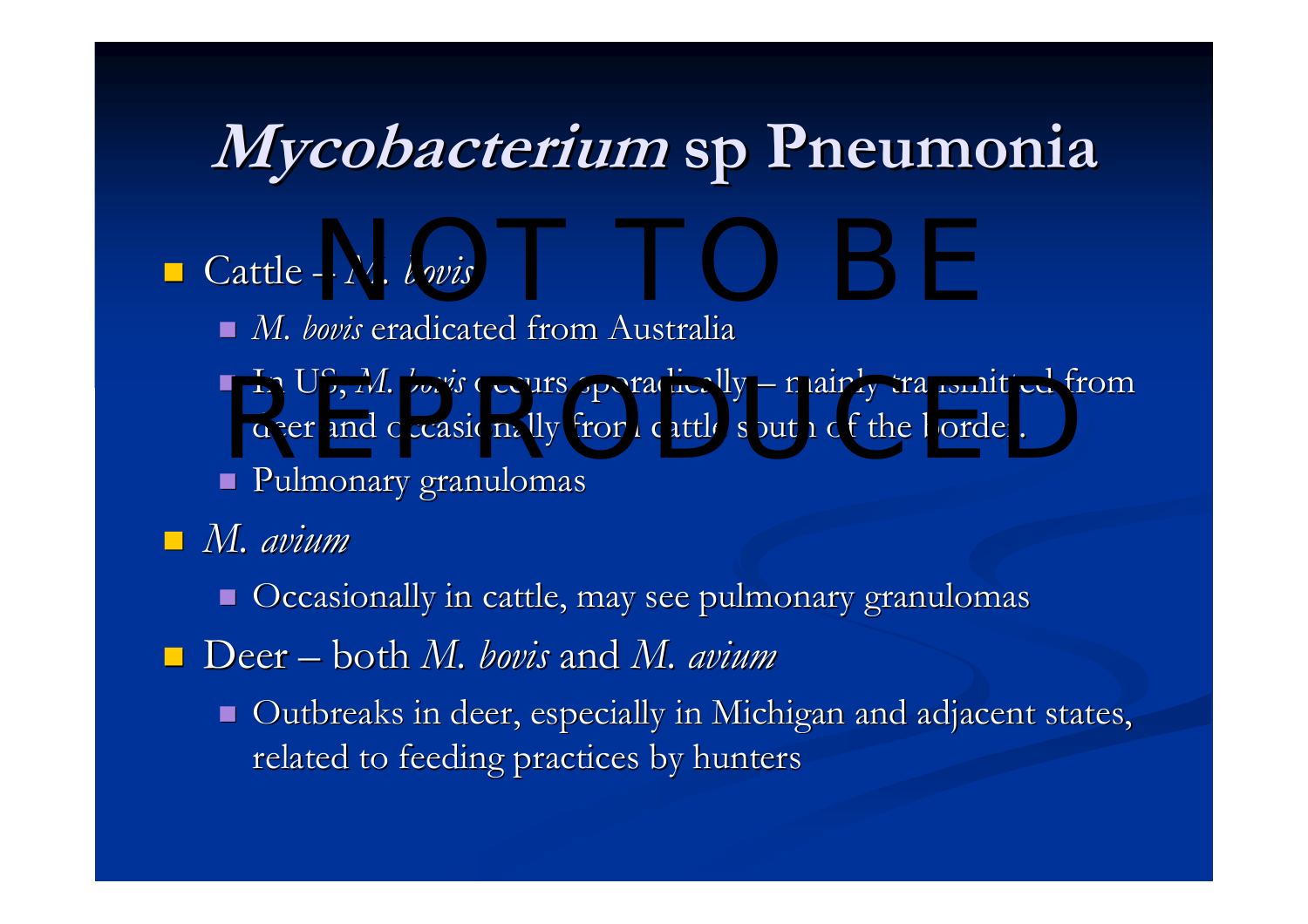#### **Mycobacterium Mycobacterium sp. - Cow**

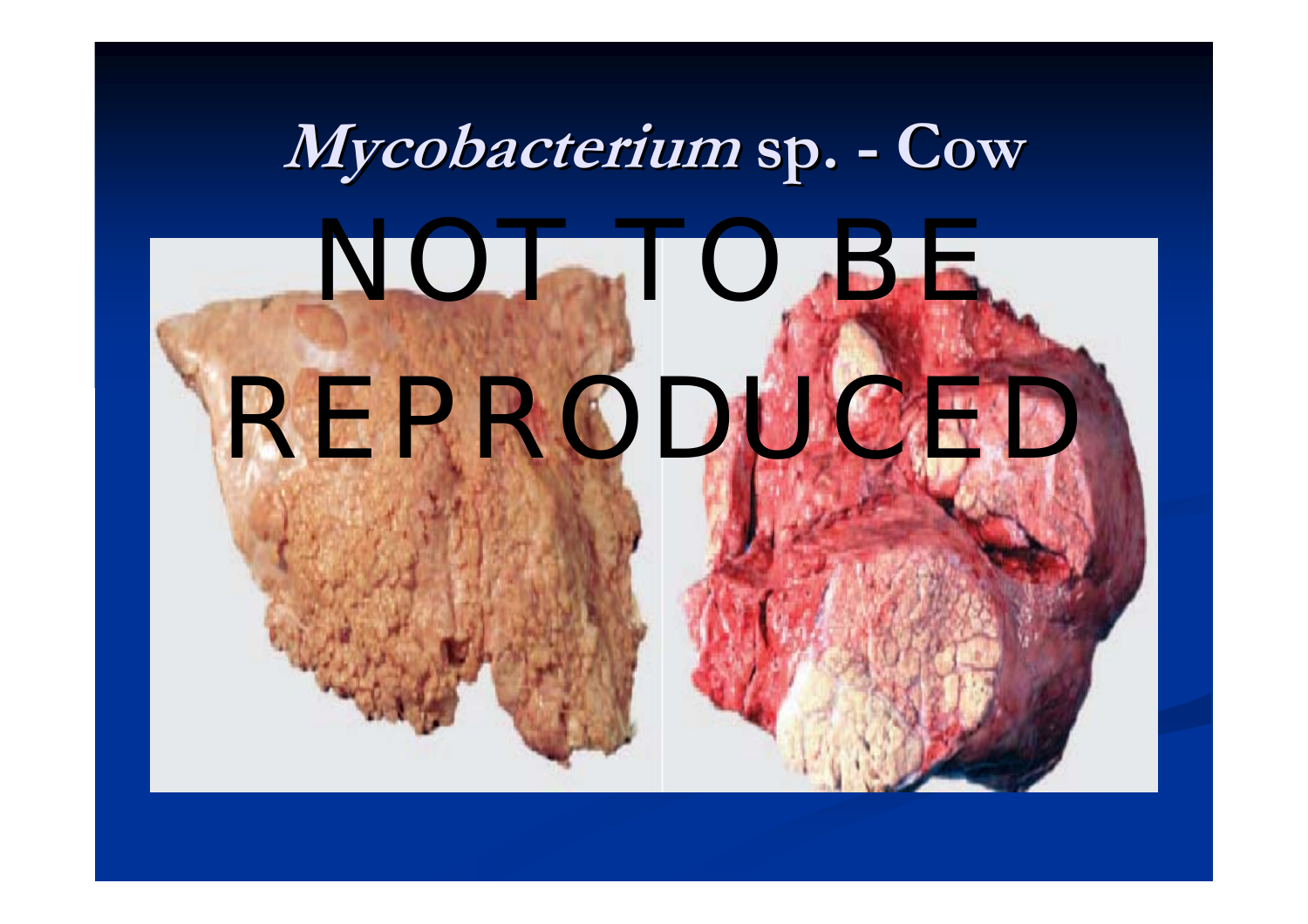#### **Mycobacteriosis Mycobacteriosis - Deer**